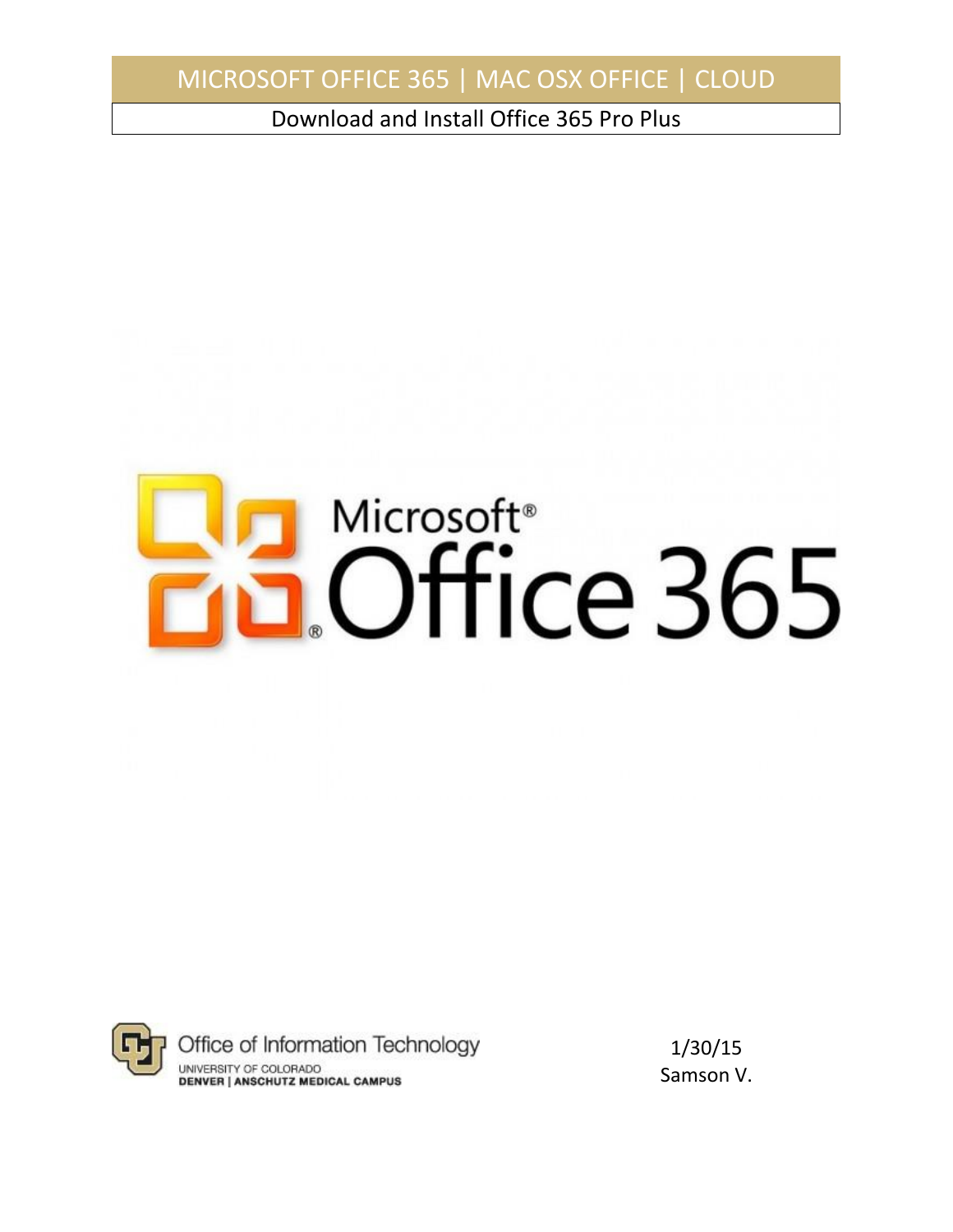Download and Install Office 365 Pro Plus

### 1. Download and install Office 365 ProPlus

- 1) Sign in to the Office 365 portal, at <http://portal.office.com/OLS/MySoftware.aspx>
- 2) Put your full email address in the email box and hit the tab button or click in the password field. This will automatically redirect you to the CU Denver login page.



Sign in with your work or school account

firstname.lastname@ucdenver.edu

Password

 $\Box$  Keep me signed in



Can't access your account?

If you have any questions, please contact the University of Colorado Denver | Anschutz Medical Campus OIT Help Desk at 303-724-4357 (4-HELP) between the hours of 7:30 a.m. and 5:00 p.m., Monday through Friday. You can also open a ticket at the self-service portal: [http://4help.oit.ucdenver.edu](http://4help.oit.ucdenver.edu/)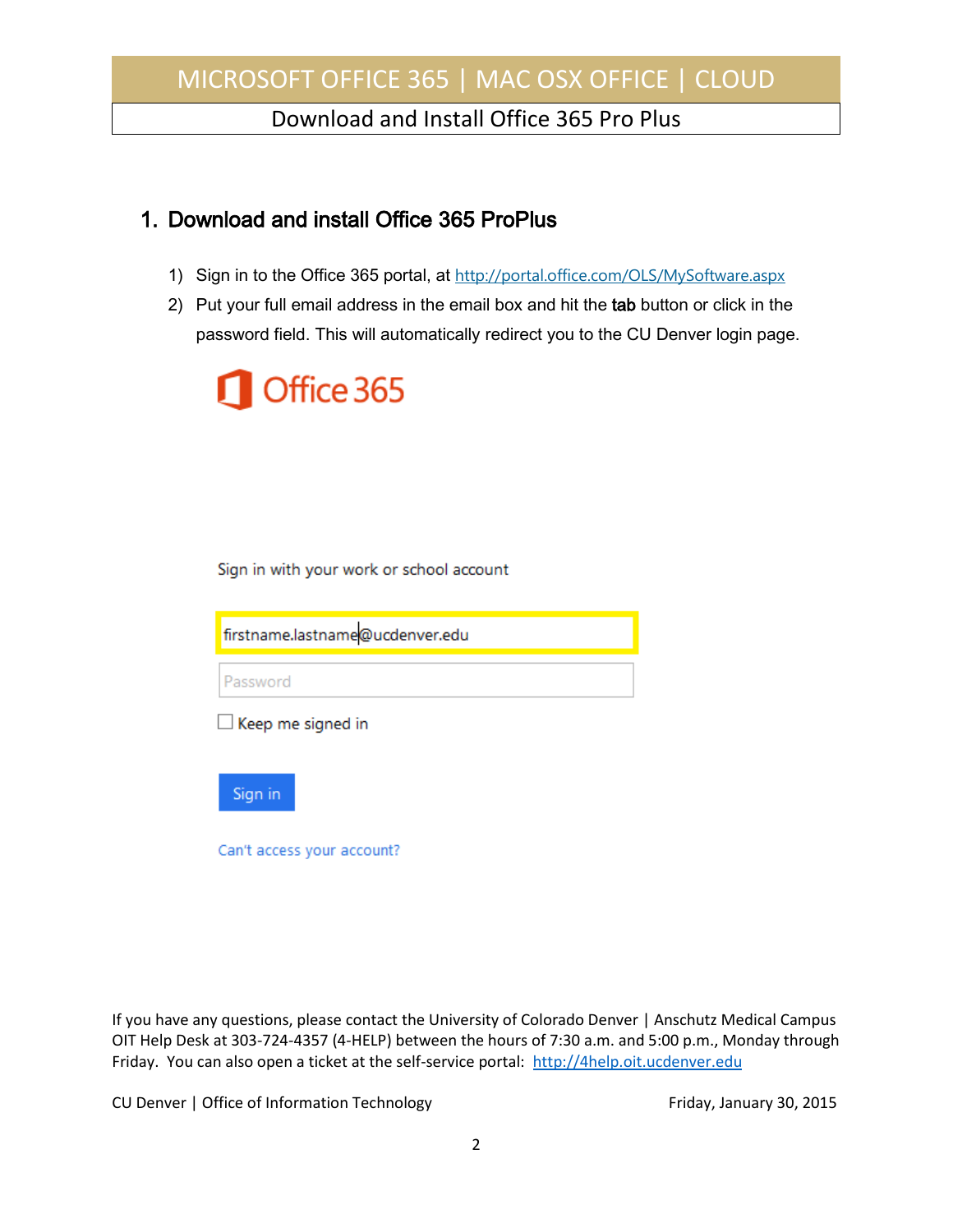Download and Install Office 365 Pro Plus

3) Login using your full email address and University password.

|                             | University of Colorado<br>Denver   Anschutz Medical Campus  |
|-----------------------------|-------------------------------------------------------------|
|                             | <b>Secure Authentication</b>                                |
| User name:                  | firstname.lastname@ucdenver.edu                             |
| Password:                   |                                                             |
|                             | Log On                                                      |
|                             | Problems logging in? Contact OIT Helpdesk at (303) 724-HELP |
| <b>Troubleshooting info</b> |                                                             |

If you have any questions, please contact the University of Colorado Denver | Anschutz Medical Campus OIT Help Desk at 303-724-4357 (4-HELP) between the hours of 7:30 a.m. and 5:00 p.m., Monday through Friday. You can also open a ticket at the self-service portal: [http://4help.oit.ucdenver.edu](http://4help.oit.ucdenver.edu/)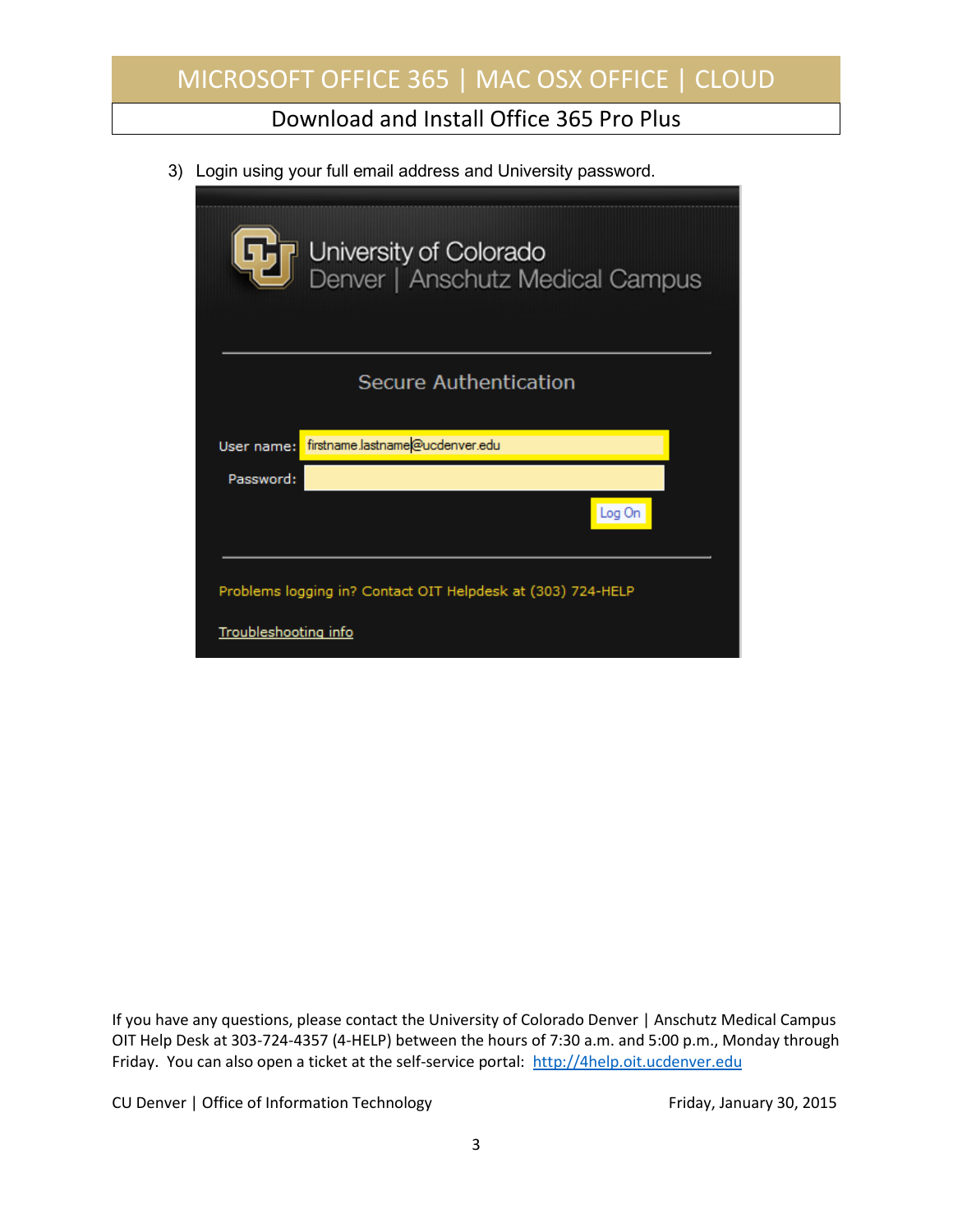### Download and Install Office 365 Pro Plus

4) This will take you to a page where you can manage and install Office. Click on the Install button to begin the download.

| Software         | $\times$                                      |                                                                                                                   |                          |                                                                                                                                             |  |
|------------------|-----------------------------------------------|-------------------------------------------------------------------------------------------------------------------|--------------------------|---------------------------------------------------------------------------------------------------------------------------------------------|--|
| €                | https://portal.office.com/OLS/MySoftware.aspx |                                                                                                                   |                          |                                                                                                                                             |  |
| Office 365<br>冊  |                                               | -0<br>⊕<br>$\oplus$                                                                                               |                          |                                                                                                                                             |  |
| $\bm{\Theta}$    |                                               |                                                                                                                   |                          |                                                                                                                                             |  |
| Software         |                                               |                                                                                                                   |                          |                                                                                                                                             |  |
| Office           | Office                                        |                                                                                                                   |                          |                                                                                                                                             |  |
| Lync<br>OneDrive | Manage installs                               |                                                                                                                   |                          |                                                                                                                                             |  |
| Tools & add-ins  |                                               | If you don't have any installs left, you can deactivate an install on one computer and install Office on another. |                          |                                                                                                                                             |  |
| Desktop setup    | COMPUTER NAME                                 | OPERATING SYSTEM                                                                                                  | <b>INSTALLATION DATE</b> |                                                                                                                                             |  |
| Phone & tablet   | Samson's Mac Pro                              | Mac OSX Version 10.10.1                                                                                           | 12/17/2014               | Deactivate                                                                                                                                  |  |
|                  | Remaining installs available: 4               |                                                                                                                   |                          |                                                                                                                                             |  |
|                  | Install Office for Mac 2011                   |                                                                                                                   |                          |                                                                                                                                             |  |
|                  |                                               | This will install the following apps on your computer: Word, Excel, PowerPoint, Outlook.                          |                          |                                                                                                                                             |  |
|                  | Word<br>Excel                                 | Outlook<br>PowerPoint                                                                                             |                          |                                                                                                                                             |  |
|                  | Language:<br><b>English (United States)</b>   | $\ddot{\phantom{a}}$                                                                                              |                          |                                                                                                                                             |  |
|                  | $limit(5)$ .                                  |                                                                                                                   |                          | Note: Installing additional languages on a computer that already has this version of Office for Mac 2011 doesn't count against your install |  |
|                  | Review system requirements                    |                                                                                                                   |                          |                                                                                                                                             |  |
|                  | Install                                       |                                                                                                                   |                          |                                                                                                                                             |  |

If you have any questions, please contact the University of Colorado Denver | Anschutz Medical Campus OIT Help Desk at 303-724-4357 (4-HELP) between the hours of 7:30 a.m. and 5:00 p.m., Monday through Friday. You can also open a ticket at the self-service portal: [http://4help.oit.ucdenver.edu](http://4help.oit.ucdenver.edu/)

CU Denver | Office of Information Technology **Fichara CU Denver | Office of Information Technology Friday**, January 30, 2015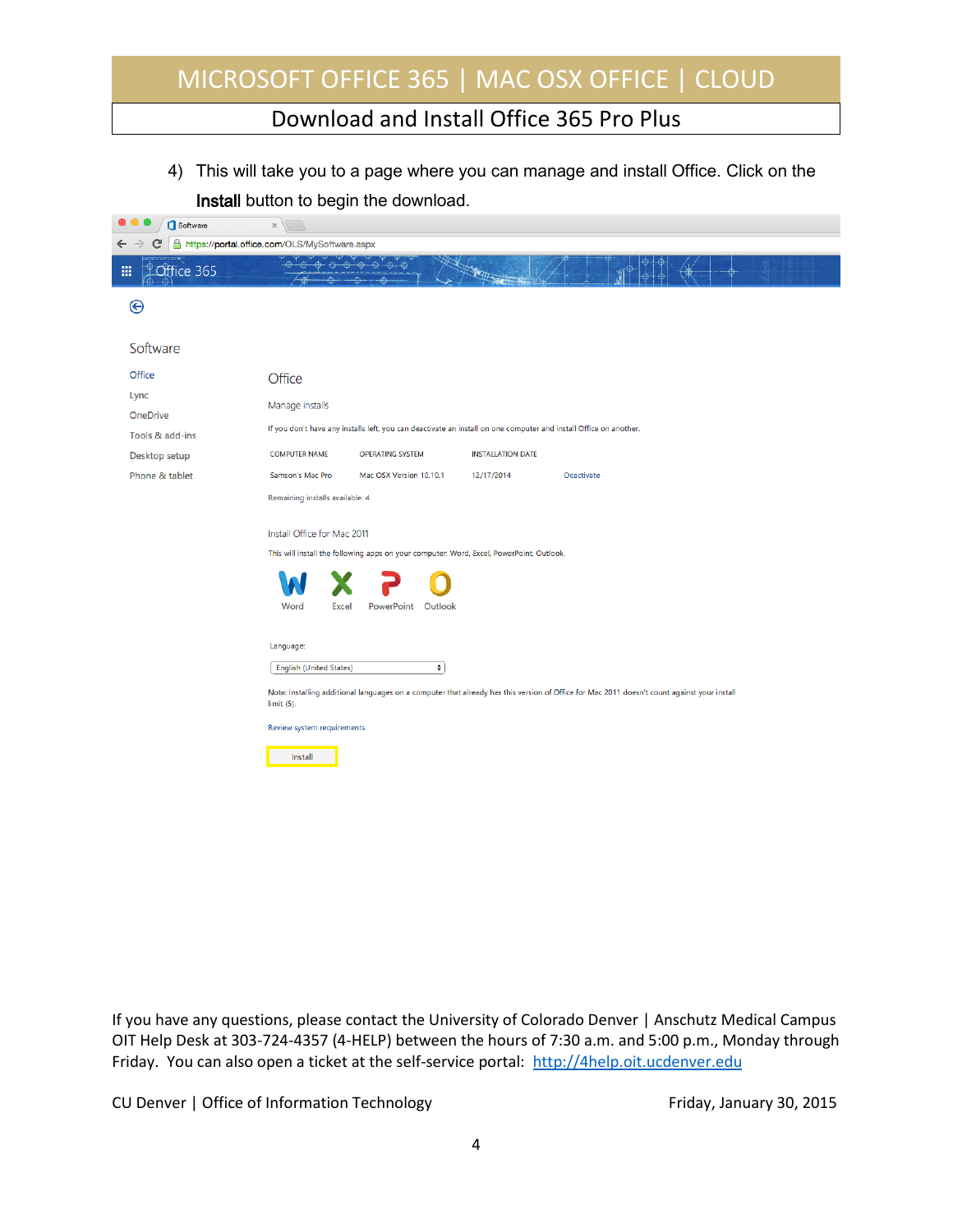Download and Install Office 365 Pro Plus

5) Once the Office for Mac 2011 download is complete a Window will pop-up with the Office Installer, double-click the folder icon to begin the install.



6) Click Continue on the Introduction screen.

| $\bigcirc$                     | Install Microsoft Office for Mac 2011                                       |  |
|--------------------------------|-----------------------------------------------------------------------------|--|
|                                | Welcome to the Microsoft Office for Mac 2011 Installer                      |  |
| <b>Introduction</b>            | You will be guided through the steps necessary to install this<br>software. |  |
| License                        |                                                                             |  |
| <b>Destination Select</b><br>۰ |                                                                             |  |
| Installation Type<br>۰         |                                                                             |  |
| Installation<br>۰              |                                                                             |  |
| Summary<br>$\bullet$           |                                                                             |  |
|                                |                                                                             |  |
|                                |                                                                             |  |
|                                |                                                                             |  |
|                                |                                                                             |  |
|                                |                                                                             |  |
|                                |                                                                             |  |
|                                |                                                                             |  |
|                                | Go Back<br>Continue                                                         |  |
|                                |                                                                             |  |

If you have any questions, please contact the University of Colorado Denver | Anschutz Medical Campus OIT Help Desk at 303-724-4357 (4-HELP) between the hours of 7:30 a.m. and 5:00 p.m., Monday through Friday. You can also open a ticket at the self-service portal: [http://4help.oit.ucdenver.edu](http://4help.oit.ucdenver.edu/)

CU Denver | Office of Information Technology **Fichara CU Denver | Office of Information Technology Friday**, January 30, 2015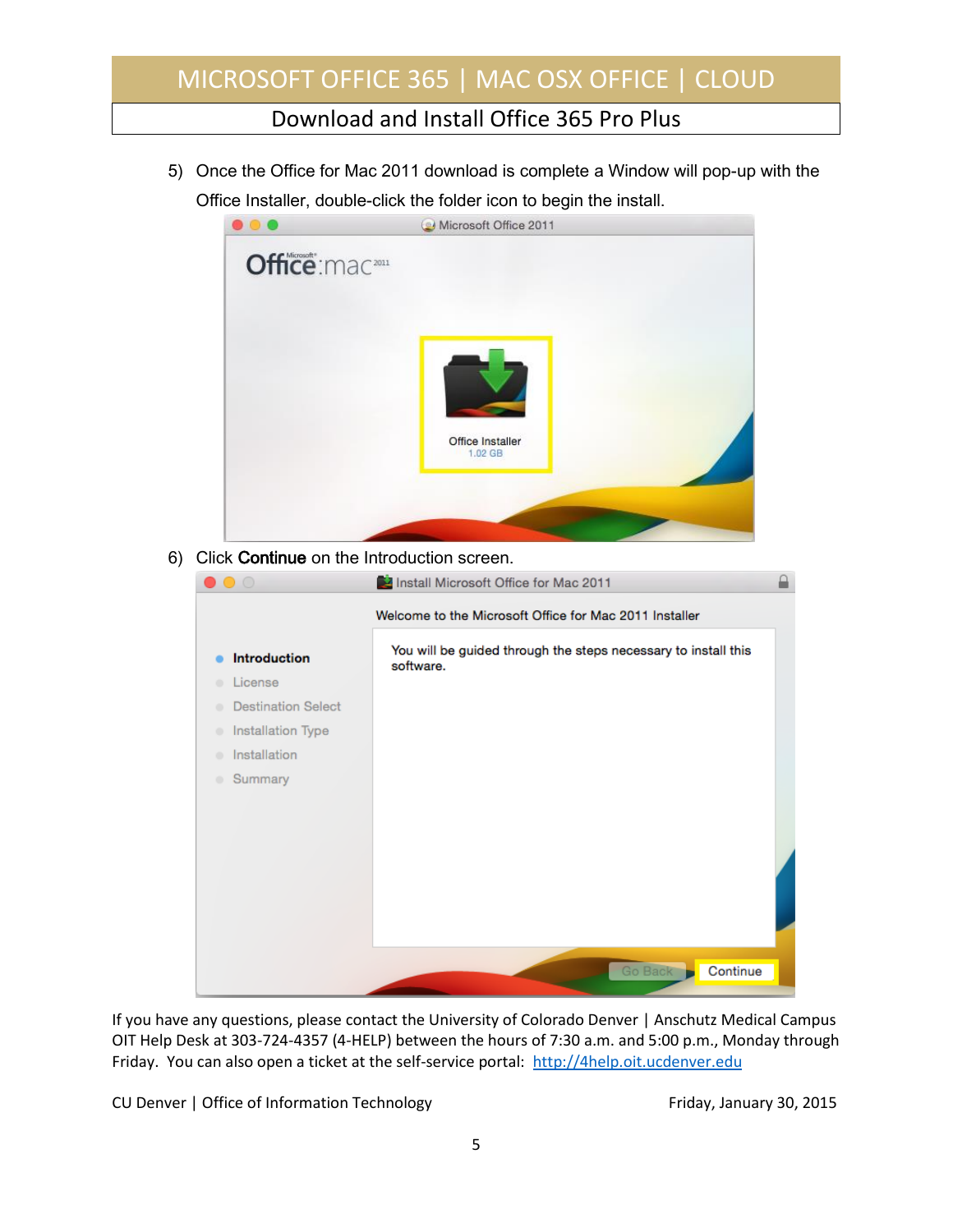Download and Install Office 365 Pro Plus

7) Click Continue on the License window.

|                           | Install Microsoft Office for Mac 2011                                                                                                               |  |  |  |  |
|---------------------------|-----------------------------------------------------------------------------------------------------------------------------------------------------|--|--|--|--|
|                           | Software License Agreement                                                                                                                          |  |  |  |  |
| Introduction              | ¢<br>English                                                                                                                                        |  |  |  |  |
| License                   |                                                                                                                                                     |  |  |  |  |
| <b>Destination Select</b> | <b>Office for Mac 2011 Privacy Statement</b>                                                                                                        |  |  |  |  |
| Installation Type         | Below are five separate sets of License Terms for Office for Mac 2011,                                                                              |  |  |  |  |
| Installation              | Service Pack 3, and related software. Only one set of license terms in<br>Sections 1 to 4 may apply to you; Section 5 may not apply to you. You can |  |  |  |  |
| Summary                   | view the License Terms at any time by searching for Software License<br><b>Agreement in Help.</b>                                                   |  |  |  |  |
|                           |                                                                                                                                                     |  |  |  |  |
|                           | Section 1: If you license Microsoft Office for Mac 2011, Service Pack 3 trial, the<br>Section 1, License Terms apply.                               |  |  |  |  |
|                           | Section 2: If you license Microsoft Office for Mac Home and Business 2011, Service<br>Pack 3, the Section 2 License Terms apply.                    |  |  |  |  |
|                           | Section 3: If you license Microsoft Office for Mac Home and Student 2011, Service<br>Pack 3, the Section 3 License Terms apply.                     |  |  |  |  |
|                           | Section 4: If you license Microsoft Office for Mac University 2011, Service Pack 3,<br>the Coetlan A.I. leaned Torms angly                          |  |  |  |  |
|                           | Continue<br>Go Back<br>Print<br>Save                                                                                                                |  |  |  |  |

If you have any questions, please contact the University of Colorado Denver | Anschutz Medical Campus OIT Help Desk at 303-724-4357 (4-HELP) between the hours of 7:30 a.m. and 5:00 p.m., Monday through Friday. You can also open a ticket at the self-service portal: [http://4help.oit.ucdenver.edu](http://4help.oit.ucdenver.edu/)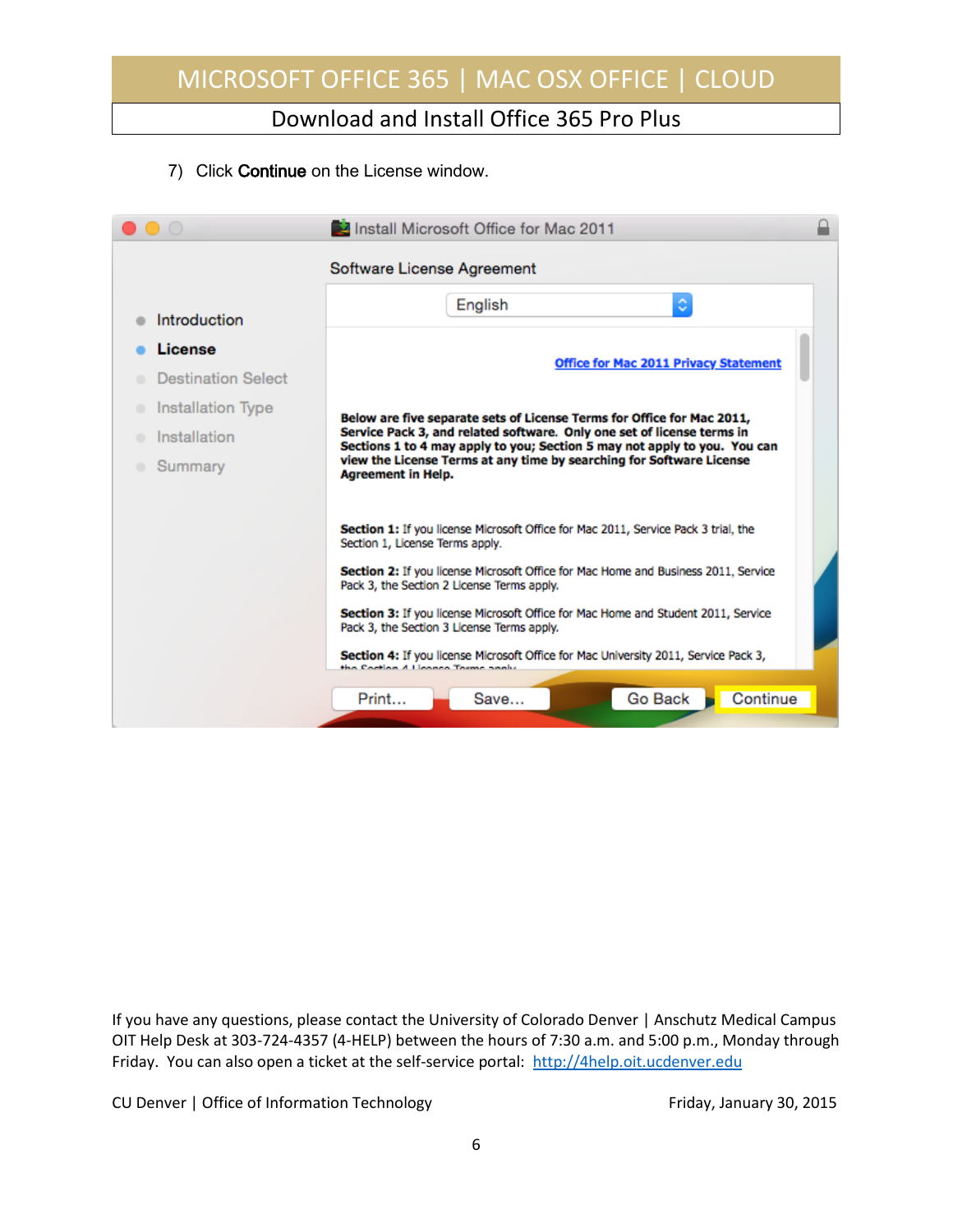### Download and Install Office 365 Pro Plus

8) On the Installation Type window you can select where you would like to install Office and if you click on Customize you can choose which applications and tools bundled in with the package are installed. Once everything is configured click on Install.



If you have any questions, please contact the University of Colorado Denver | Anschutz Medical Campus OIT Help Desk at 303-724-4357 (4-HELP) between the hours of 7:30 a.m. and 5:00 p.m., Monday through Friday. You can also open a ticket at the self-service portal: [http://4help.oit.ucdenver.edu](http://4help.oit.ucdenver.edu/)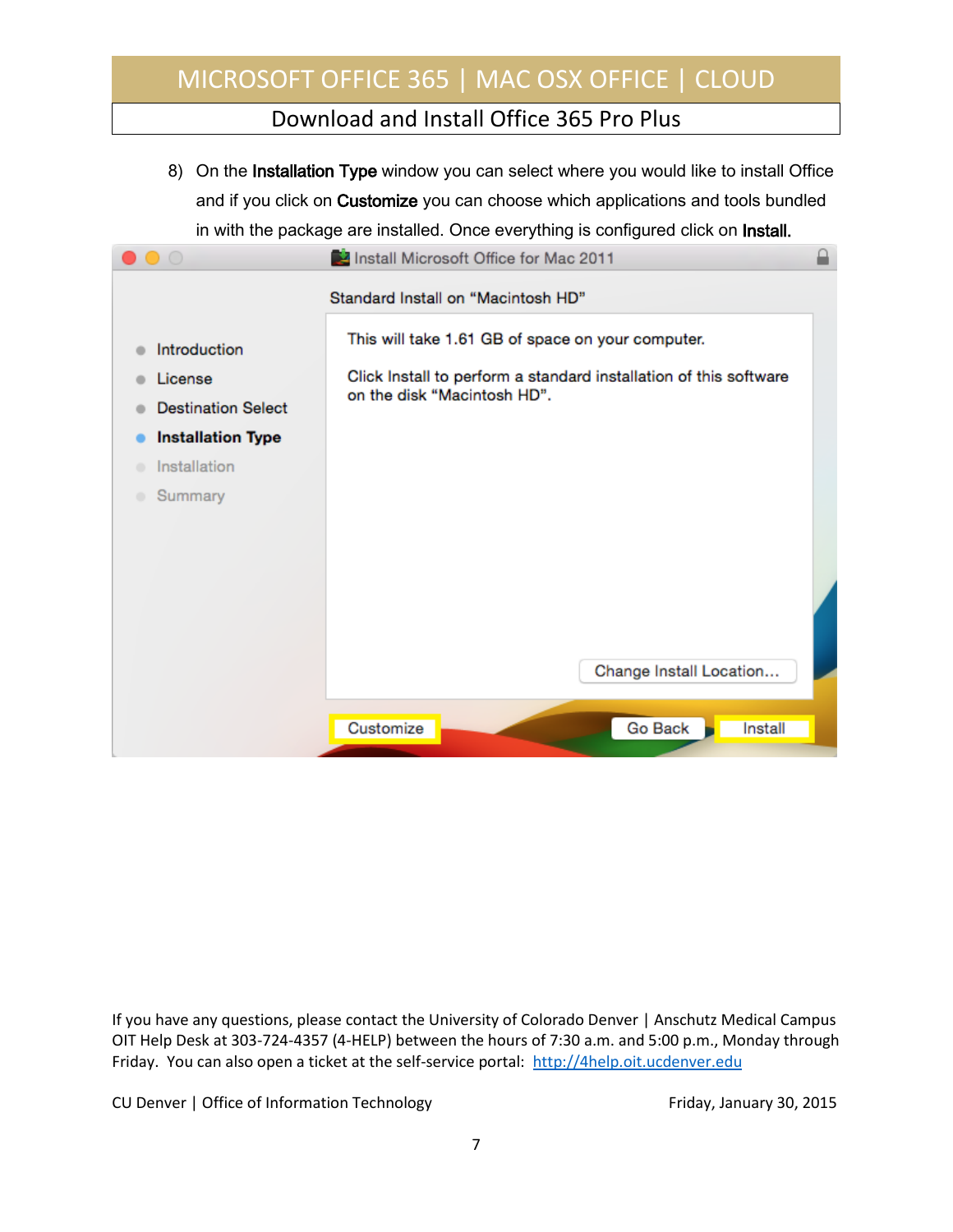Download and Install Office 365 Pro Plus

9) You will be prompted for your computer password after clicking Install, insert your password and click on Install Software.

| Installer is trying to install new software. Type<br>your password to allow this. |  |  |  |
|-----------------------------------------------------------------------------------|--|--|--|
| Username: Samson Villani                                                          |  |  |  |
| Password:                                                                         |  |  |  |
| Cancel<br><b>Install Software</b>                                                 |  |  |  |

If you have any questions, please contact the University of Colorado Denver | Anschutz Medical Campus OIT Help Desk at 303-724-4357 (4-HELP) between the hours of 7:30 a.m. and 5:00 p.m., Monday through Friday. You can also open a ticket at the self-service portal: [http://4help.oit.ucdenver.edu](http://4help.oit.ucdenver.edu/)

CU Denver | Office of Information Technology **Fichara CU Denver | Office of Information Technology Friday**, January 30, 2015